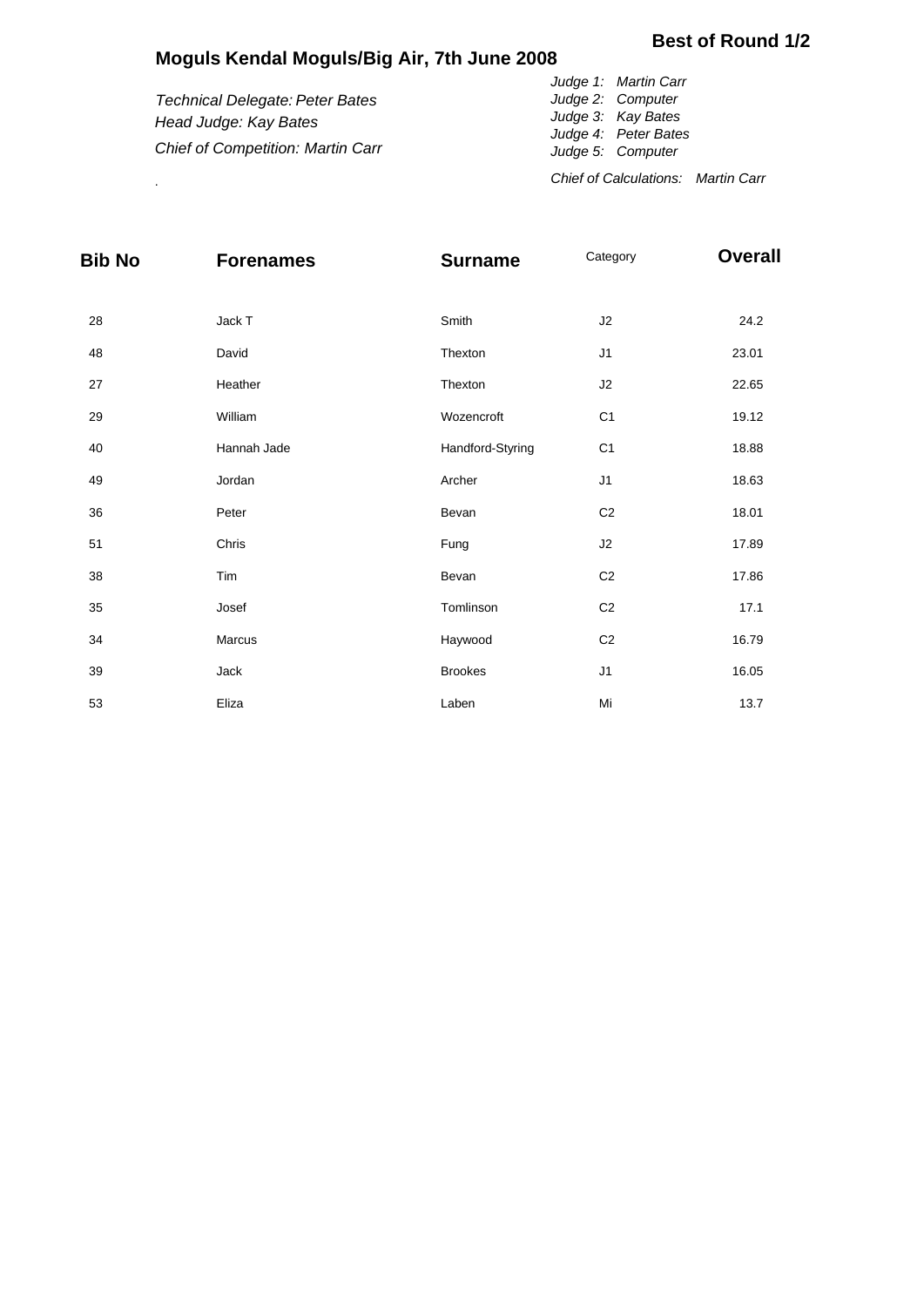| Moguls Kendal Moguls/Big Air, 7th June 2008 | Chief of Calculations: Martin Carr        | <b>Round 1 Results</b> |       |
|---------------------------------------------|-------------------------------------------|------------------------|-------|
| Technical Delegate: Peter Bates             | Judge 1: Martin Carr<br>Judge 2: Computer |                        |       |
| Head Judge: Kay Bates                       | Judge 3: Kay Bates                        |                        |       |
| <b>Chief of Competition: Martin Carr</b>    | Judge 4: Peter Bates<br>Judge 5: Computer | Pace Time:             | 12.02 |

.

| <b>Names</b>      |                  | Category       |                | Turns J1-3 |     | Air J4-5                    |                                                      | Total Turns and Air |      | Time in Sec and Scor |      | <b>Overall</b> |                          |  |
|-------------------|------------------|----------------|----------------|------------|-----|-----------------------------|------------------------------------------------------|---------------------|------|----------------------|------|----------------|--------------------------|--|
|                   |                  | Jump Categor   |                |            |     |                             |                                                      |                     |      |                      |      |                |                          |  |
| Jack T<br>28      | Smith            | J2             | 4.2            | 4.2        | 4.2 | $1.9$ 1.9<br>3<br>T         | $1.9$ 1.9<br>$\mathbf{3}$<br>T                       | 12.6                | 3.07 | 9.48                 | 8.53 | 24.2           | $\overline{\phantom{0}}$ |  |
| David<br>48       | Thexton          | J <sub>1</sub> | 4              | 4          | 4   | $1.3$ 1.8<br>${\tt S}$<br>3 | $1.3$ 1.8<br>3<br><b>S</b>                           | 12                  | 2.45 | 9.45                 | 8.56 | 23.01          | $\overline{c}$           |  |
| Heather<br>27     | Thexton          | J2             | 4              | 3.9        | 3.8 | $2.2$ 1.6<br>S<br>T         | $2.2$ 1.6<br>S<br>$\top$                             | 11.7                | 2.25 | 9.31                 | 8.7  | 22.65          | $\mathbf{3}$             |  |
| William<br>29     | Wozencroft       | C <sub>1</sub> | 2.6            | 2.8        | 3   | S<br>T                      | $\overline{\phantom{0}}$ 1<br>$\mathbf{1}$<br>S<br>T | 8.4                 | 1.17 | 8.46                 | 9.55 | 19.12          | 4                        |  |
| Hannah Jade<br>40 | Handford-Styring | C <sub>1</sub> | 2.5            | 2.7        | 2.9 | $1.5$ 1.3<br>S<br>T         | $1.5$ 1.3<br>S<br>T                                  | 8.1                 | 1.65 | 8.88                 | 9.13 | 18.88          | 5                        |  |
| Jordan<br>49      | Archer           | J1             | 2.9            | 3          | 3.1 | $0.2$ 1.5<br>$\times$<br>T  | $0.2$ 1.5<br>X T                                     | 9                   | 0.97 | 9.4                  | 8.61 | 18.58          | $6\phantom{.}6$          |  |
| Peter<br>36       | Bevan            | C <sub>2</sub> | $\overline{3}$ | 3          | 3   | $1.3$ 1.3<br>М<br>D         | $1.3$ 1.3<br>$M$ D                                   | 9                   | 1.72 | 10.72                | 7.29 | 18.01          | $\overline{7}$           |  |
| Chris<br>51       | Fung             | J2             | $\overline{3}$ | 2.9        | 2.8 | $1.5$ 1.6<br>${\tt S}$<br>S | $1.5$ 1.6<br>S<br>$\mathbf{s}$                       | 8.69                | 1.88 | 10.69                | 7.32 | 17.89          | 8                        |  |
| Tim<br>38         | Bevan            | $\mbox{C2}$    | 3.2            | 3.2        | 3.2 | $1.3$ 0.9<br>S<br>T         | $1.3$ 0.9<br>T<br>S                                  | 9.6                 | 1.29 | 11.04                | 6.97 | 17.86          | 9                        |  |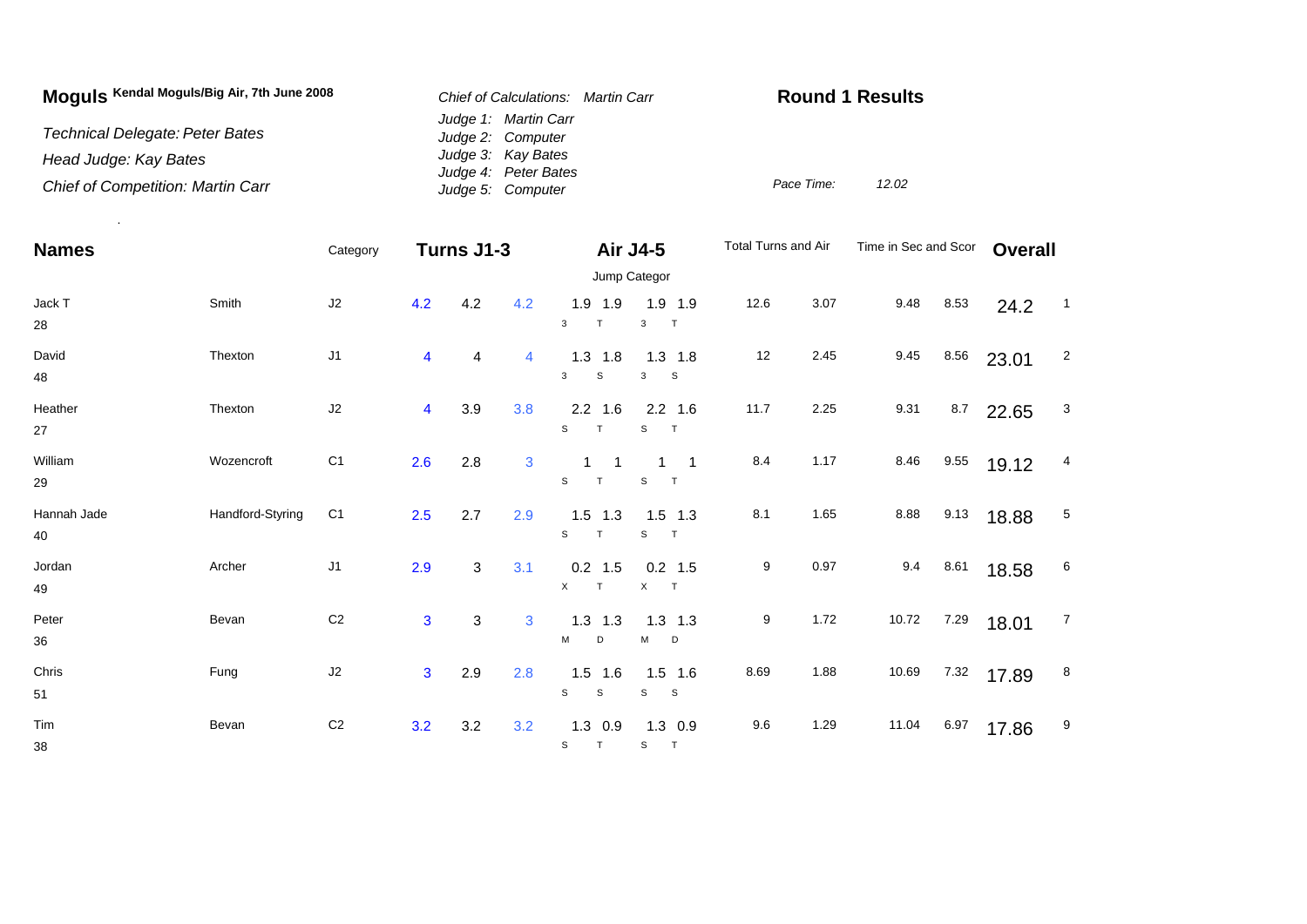| <b>Names</b> |                | Category       | Turns J1-3     |     | <b>Air J4-5</b> |                      | <b>Total Turns and Air</b>                |      | Time in Sec and Scor |       | <b>Overall</b> |       |    |
|--------------|----------------|----------------|----------------|-----|-----------------|----------------------|-------------------------------------------|------|----------------------|-------|----------------|-------|----|
|              |                | Jump Categor   |                |     |                 |                      |                                           |      |                      |       |                |       |    |
| Josef<br>35  | Tomlinson      | C <sub>2</sub> | 2.9            | 2.7 | 2.5             | $1.2$ 1.4<br>S<br>3  | $1.2$ 1.4<br>S<br>$\overline{\mathbf{3}}$ | 8.1  | 2.19                 | 11.2  | 6.81           | 17.1  | 10 |
| Marcus<br>34 | Haywood        | C <sub>2</sub> | $\overline{2}$ | 2.2 | 2.4             | $0.8$ 1.5<br>S<br>T  | 0.8<br>1.5<br>S                           | 6.6  | 1.33                 | 9.15  | 8.86           | 16.79 | 11 |
| Jack<br>39   | <b>Brookes</b> | J <sub>1</sub> | 1.7            | 1.6 | 1.5             | $0.9$ 1.7<br>S<br>3  | 0.9<br>1.7<br>3<br>$^{\circ}$ S           | 4.8  | 1.97                 | 8.81  | 9.2            | 15.97 | 12 |
| Eliza<br>53  | Laben          | Mi             | 1.5            | 1.7 | 1.9             | $0.5$ 0.9<br>St<br>S | $0.5\quad 0.9$<br>St<br>$\mathbf{s}$      | 5.09 | 0.79                 | 10.19 | 7.82           | 13.7  | 13 |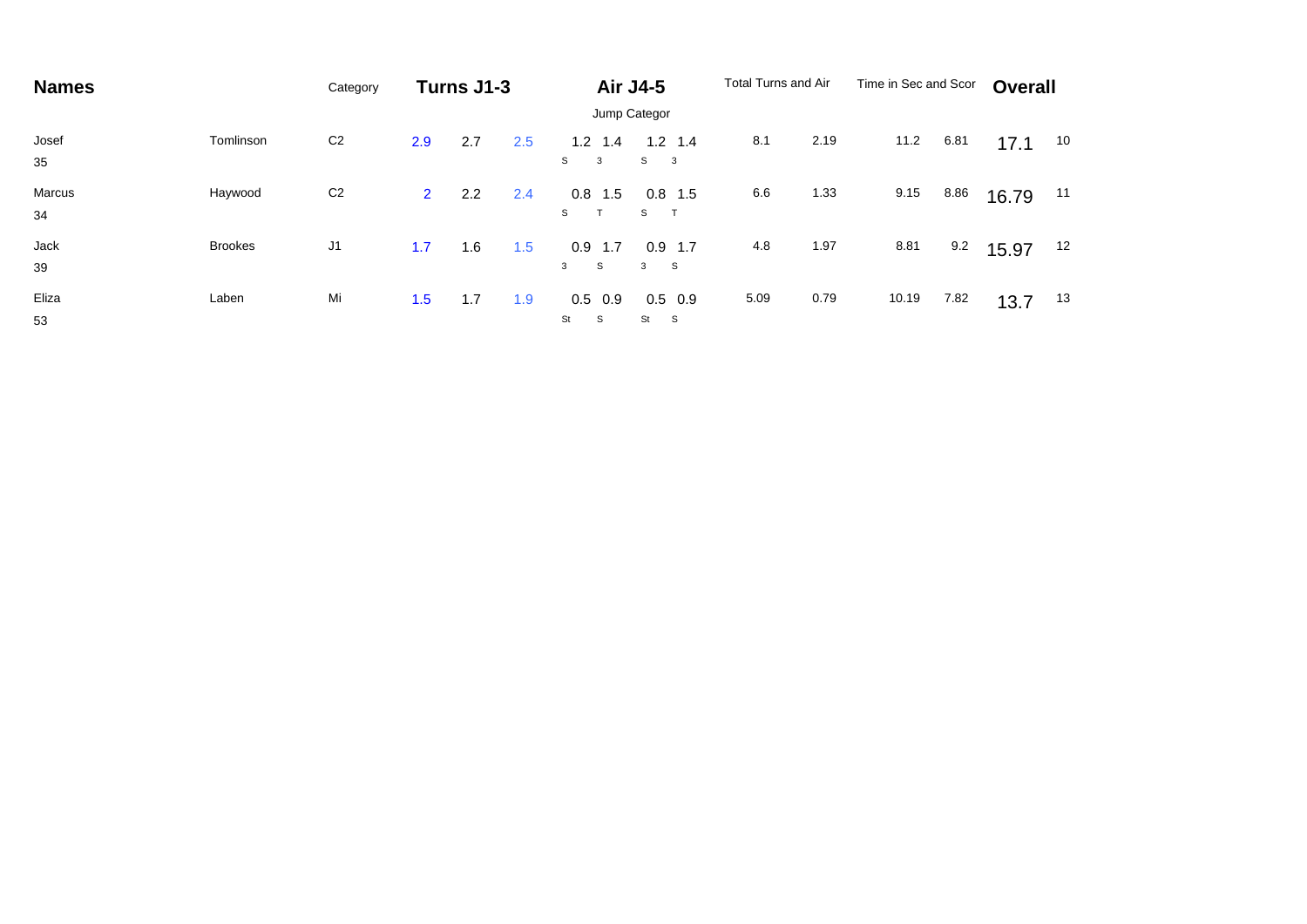| Moguls Kendal Moguls/Big Air, 7th June 2008 | Chief of Calculations: Martin Carr | <b>Round 2 Results</b> |
|---------------------------------------------|------------------------------------|------------------------|
|                                             | Judge 1: Martin Carr               |                        |
| Technical Delegate: Peter Bates             | Judge 2: Computer                  |                        |
| Head Judge: Kay Bates                       | Judge 3: Kay Bates                 | Pace Time:<br>12.02    |
|                                             | Judge 4: Peter Bates               |                        |
| <b>Chief of Competition: Martin Carr</b>    | Judge 5: Computer                  |                        |

.

| <b>Forenames</b> | <b>Surname</b>   | Category       | Judge 1                 | Judge 2                   | Judge 3      |                              | Judge 4 Judge 5 Total Turns Air Time Time Score Overall |       |      |       |      |                 |
|------------------|------------------|----------------|-------------------------|---------------------------|--------------|------------------------------|---------------------------------------------------------|-------|------|-------|------|-----------------|
|                  |                  |                |                         |                           |              | Category                     | Category                                                |       |      |       |      |                 |
| Jack T           | Smith            | $\sf J2$       | 4.3                     | 4.3                       | 4.3          | $1.4$ 1.8                    | $1.4$ 1.8                                               | 12.89 | 1.87 |       |      | 9.94 8.07 22.83 |
| 28               |                  |                |                         |                           |              | S<br>T                       | S                                                       |       |      |       |      | -1              |
| Heather          | Thexton          | $\sf J2$       | $\overline{\mathbf{4}}$ | 4.1                       | 4.2          | $1.9$ 1.7                    | $1.9$ 1.7                                               | 12.3  | 2.11 | 9.86  |      | 8.15 22.56      |
| 27               |                  |                |                         |                           |              | S<br>T                       | $\mathbb S$                                             |       |      |       |      | $\overline{2}$  |
| David            | Thexton          | J1             | 3.9                     | $3.8\,$                   | 3.7          | $1.3$ 1.9                    | $1.3$ 1.9                                               | 11.39 | 2.5  | 10.59 |      | $7.42$ 21.31    |
| 48               |                  |                |                         |                           |              | $\mathbf{s}$<br>$\mathbf{3}$ | $\mathbf{3}$<br>$\mathbf S$                             |       |      |       |      | 3               |
| Jordan           | Archer           | J1             | 3.2                     | 3.2                       | 3.2          | $1 \t1.4$                    | $1 \t1.4$                                               | 9.6   | 2.08 | 11.06 | 6.95 | 18.63           |
| 49               |                  |                |                         |                           |              | $\mathsf{s}$<br>$\mathbf{3}$ | $\mathbb S$<br>$\mathbf{3}$                             |       |      |       |      |                 |
| Hannah Jade      | Handford-Styring | C <sub>1</sub> | 2.5                     | 2.7                       | 2.8          | $1.5$ 1.2                    | $1.5$ 1.2                                               | 8     | 1.59 | 9.99  | 8.02 | 17.61           |
| 40               |                  |                |                         |                           |              | S<br>T                       | S<br>$\mathsf{T}$                                       |       |      |       |      | 5               |
| Chris            | Fung             | J2             | 3.1                     | $\ensuremath{\mathsf{3}}$ | $\mathbf{3}$ | $1.3$ 1.5                    | $1.3$ 1.5                                               | 9.1   | 1.7  | 11.37 |      | $6.64$ 17.44    |
| 51               |                  |                |                         |                           |              | $\mathsf{s}$<br>$\mathsf{s}$ | S<br>$\mathbf S$                                        |       |      |       |      | 6               |
| Tim              | Bevan            | C <sub>2</sub> | $\mathbf{3}$            | 2.9                       | 2.8          | $1.3$ 1.3                    | $1.3$ 1.3                                               | 8.69  | 2.15 | 11.83 | 6.18 | 17.02           |
| 38               |                  |                |                         |                           |              | S<br>$\mathbf{3}$            | S<br>$\overline{\mathbf{3}}$                            |       |      |       |      | $\overline{7}$  |